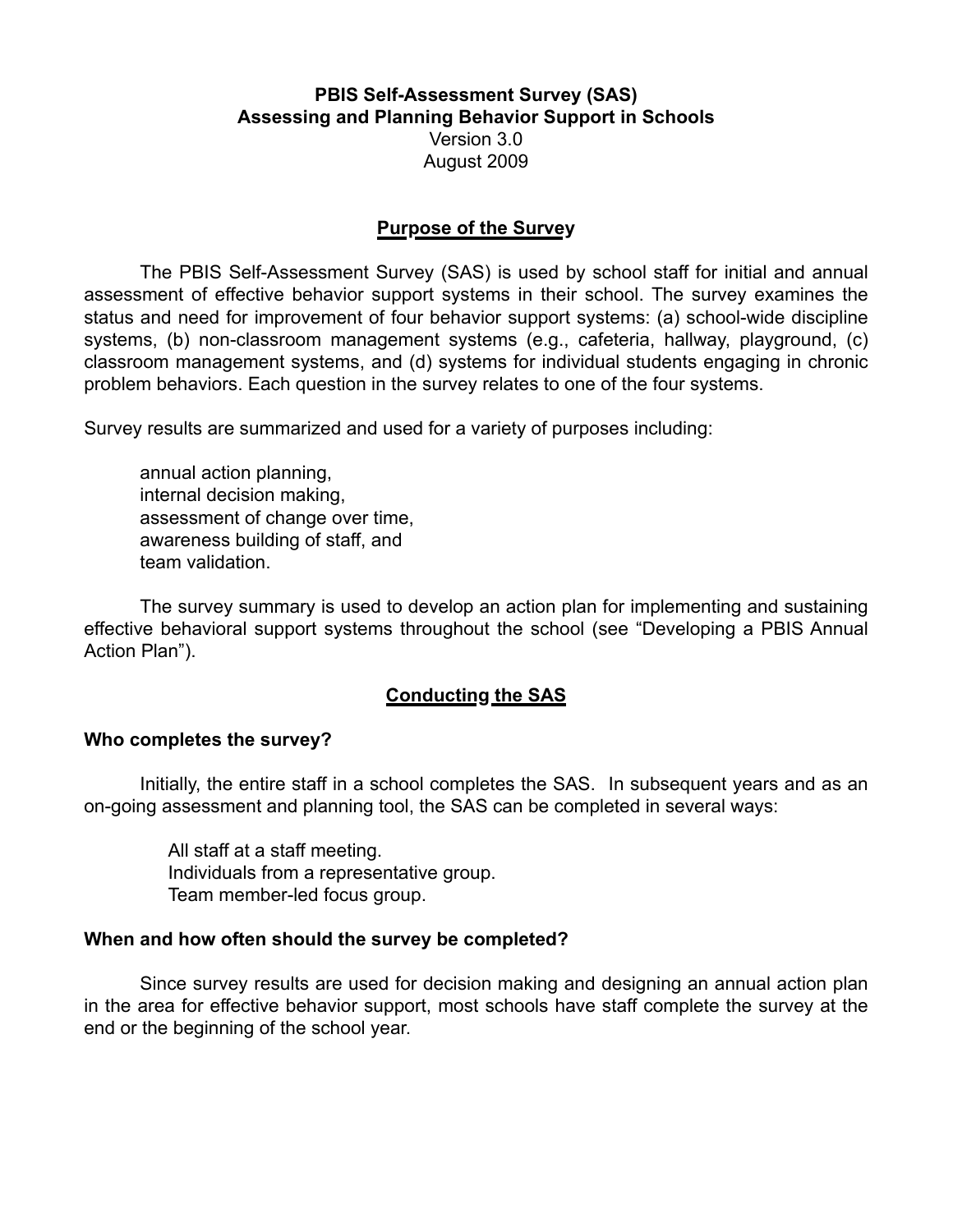#### **How is the survey completed?**

Complete the survey independently.

Schedule 20-30 minutes to complete the survey.

- Base your rating on your individual experiences in the school. If you do not work in classrooms, answer questions that are applicable to you.
- Mark (i.e., "" or "X") on the left side of the page for current status and the right side of the page for the priority level for improvement for each feature that is rated as *partially in place* or *not in place* and rate the degree to which improvements are needed (i.e., *high, medium, low*) (right hand side of survey).
- To assess behavior support, first evaluate the status of each system feature (i.e. *in place, partially in place, not in place*) (left hand side of survey). Next, examine each feature:
	- "What is the current status of this feature (i.e. *in place, partially in place, not in place*)?"
	- For each feature rated partially in place or not in place, "What is the priority for improvement for this feature (i.e., *high, medium, low*)?"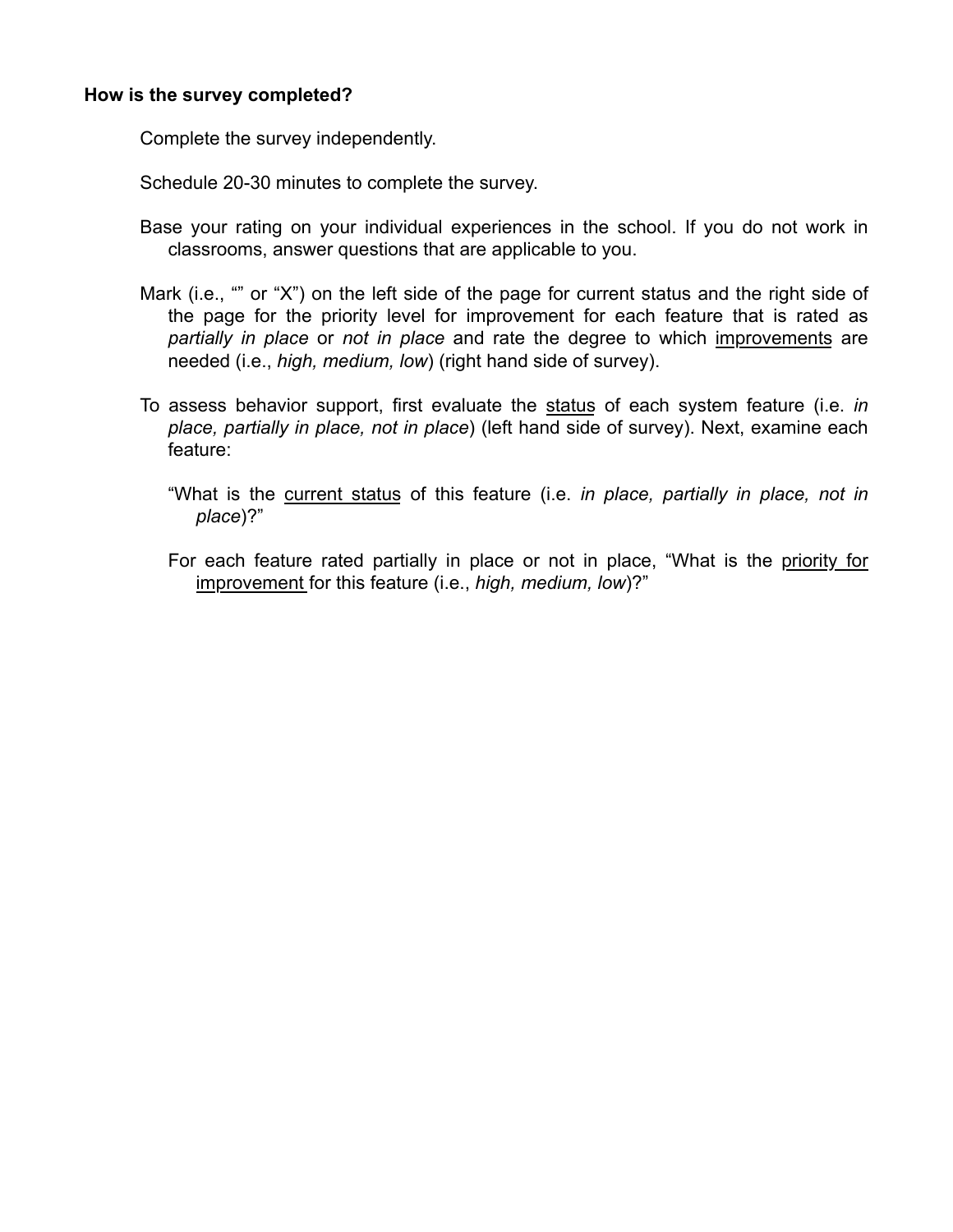# **Summarizing the Results from the SAS**

The results from the SAS are used to (a) determine the status of PBIS in a school and (b) guide the development of an action plan for improving PBIS. The resulting action plan can be developed to focus on any one or combination of the four PBIS system areas.

Three basic phases are involved: (a) summarize the results, (b) analyze and prioritize the results, and (c) develop the action plan.

## **Phase 1: Summarize the results**

The objective of this phase is to produce a display that summarizes the overall response of school staff for each system on (a) status of PBIS features and (b) improvement priorities.

Step 1a. Summarize survey results on a blank survey by tallying all individual responses for each of the possible six choices as illustrated in example 1a.

#### Example 1a.

| <b>Current Status</b> |                     |                 | Priority for Improvement<br>Feature                                                                          |      |     |     |  |
|-----------------------|---------------------|-----------------|--------------------------------------------------------------------------------------------------------------|------|-----|-----|--|
| In Place              | Partial in<br>Place | Not in<br>Place | School-wide is defined as involving all<br>students, all staff, & all settings.                              | High | Med | Low |  |
|                       |                     |                 | 1. A small number (e.g. 3-5) of positively<br>& clearly stated student expectations or<br>rules are defined. |      |     |     |  |
|                       |                     |                 | 2. Expected student behaviors are taught<br>directly.                                                        |      |     |     |  |

Step 1b. Total the number of responses by all staff for each of the six possible choices. As illustrated in example 1b.

Example 1b.

| .<br>----------- | $\overline{\phantom{0}}$<br>_ _ _ _ _ | $-$<br>--<br>יי<br>98 H.<br>______ |
|------------------|---------------------------------------|------------------------------------|
|------------------|---------------------------------------|------------------------------------|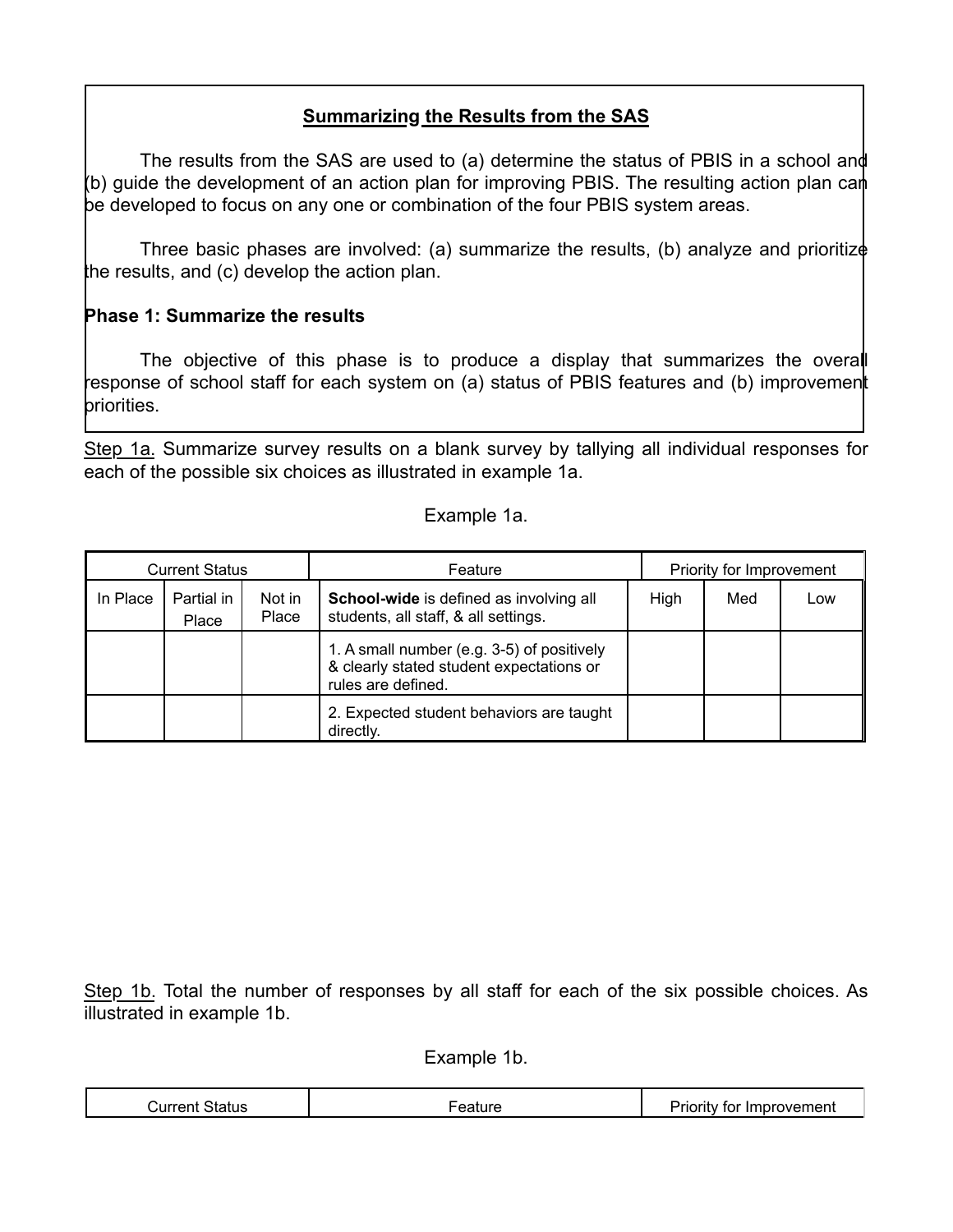| In Place | Partial in<br>Place | Not in<br>Place | <b>School-wide</b> is defined as involving all<br>students, all staff, & all settings.                       | High | Med | Low |
|----------|---------------------|-----------------|--------------------------------------------------------------------------------------------------------------|------|-----|-----|
| 9        | 7                   | 4               | 1. A small number (e.g. 3-5) of positively<br>& clearly stated student expectations or<br>rules are defined. |      | 4   | 3   |
| 2        | 6                   | 12 <sup>2</sup> | 2. Expected student behaviors are taught<br>directly.                                                        | 10   | 4   | 6   |
|          | 9                   | 3               | 3. Expected student behaviors are<br>rewarded regularly.                                                     | 6    | 6   |     |
|          | 11                  | 3               | 4. Problem behaviors (failure to meet<br>expected student behaviors) are defined<br>clearly.                 | 6    | 4   | 4   |
|          | 8                   | 9               | 5. Consequences for problem behaviors<br>are defined clearly.                                                | 11   | 3   | 3   |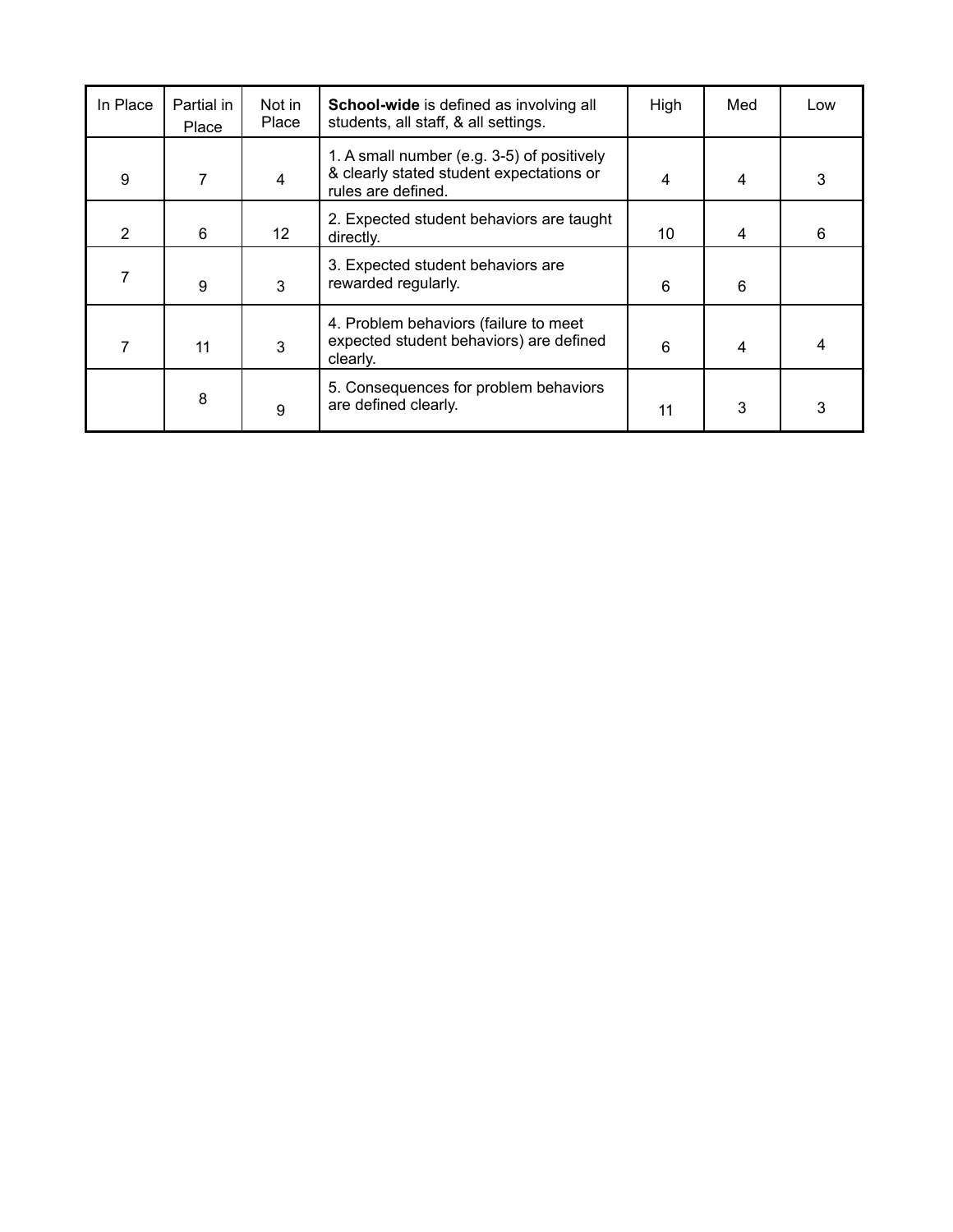Step 1c. For each system area, calculate a total summary by counting the total number of responses for a column (e.g., In place:  $9 + 2 + \ldots$ ) and dividing that number by the total number of responses for the row (e.g., In place + Partial + Not in place) as illustrated in example 1c.

| <b>Current Status</b> |                     |                 | Feature                                                                                                      | Priority for Improvement |         |           |
|-----------------------|---------------------|-----------------|--------------------------------------------------------------------------------------------------------------|--------------------------|---------|-----------|
| In Place              | Partial in<br>Place | Not in<br>Place | School-wide is defined as involving all<br>students, all staff, & all settings.                              | High                     | Med     | Low       |
| 9                     | 7                   | $\overline{4}$  | 1. A small number (e.g. 3-5) of positively<br>& clearly stated student expectations or<br>rules are defined. | 4                        | 4       | 3         |
| $\overline{2}$        | 6                   | 12              | 2. Expected student behaviors are taught<br>directly.                                                        | 10                       | 4       | 6         |
| 7                     | 9                   | 3               | 3. Expected student behaviors are<br>rewarded regularly.                                                     | 6                        | 6       |           |
| 7                     | 11                  | 3               | 4. Problem behaviors (failure to meet<br>expected student behaviors) are defined<br>clearly.                 | 6                        | 4       | 4         |
|                       | 8                   | 9               | 5. Consequences for problem behaviors<br>are defined clearly.                                                | 11                       | 3       | 3         |
| Totals<br>25<br>+     | 41<br>+             | $31 = 97$       |                                                                                                              | 37                       | 21<br>+ | + 16 = 74 |

## Example 1c.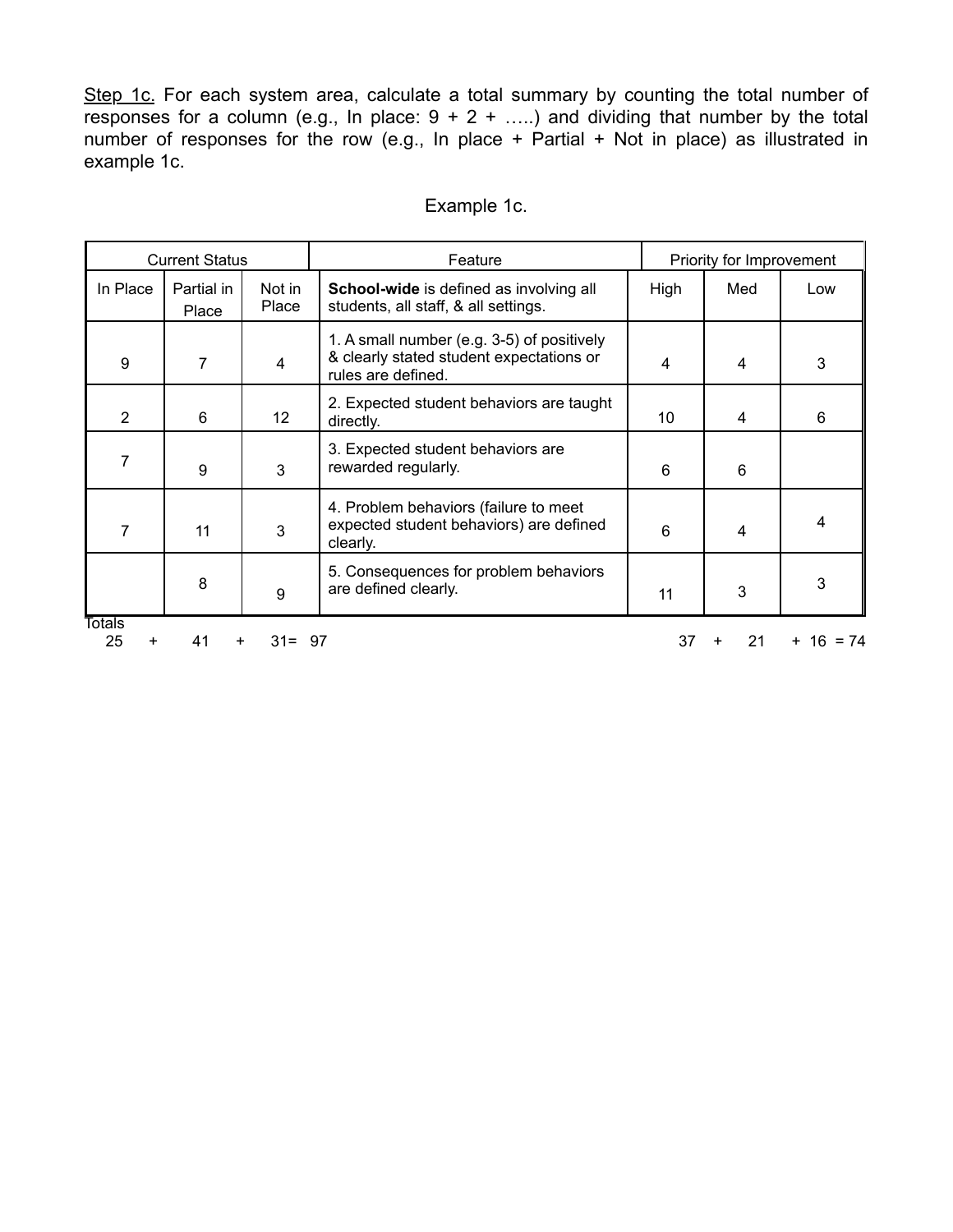Step 1d. Create a bar graph showing total item summary percentages for each of the six choices (take total responses for each of six choices and divide by the total number of responses) as illustrated in example 1d. using results from example 1c.. Complete the SAS Summary by graphing the current status and priority for improvement for each of the four system areas. Example 1d. has created the graph for the example data presented and summarized in example 1c.

Example 1d.

Completing Phase 1 provides a general summary for the current status and priority for improvement ratings for each of the four system areas. For further summary and analysis, follow Phase 2 and Phase 3 activities.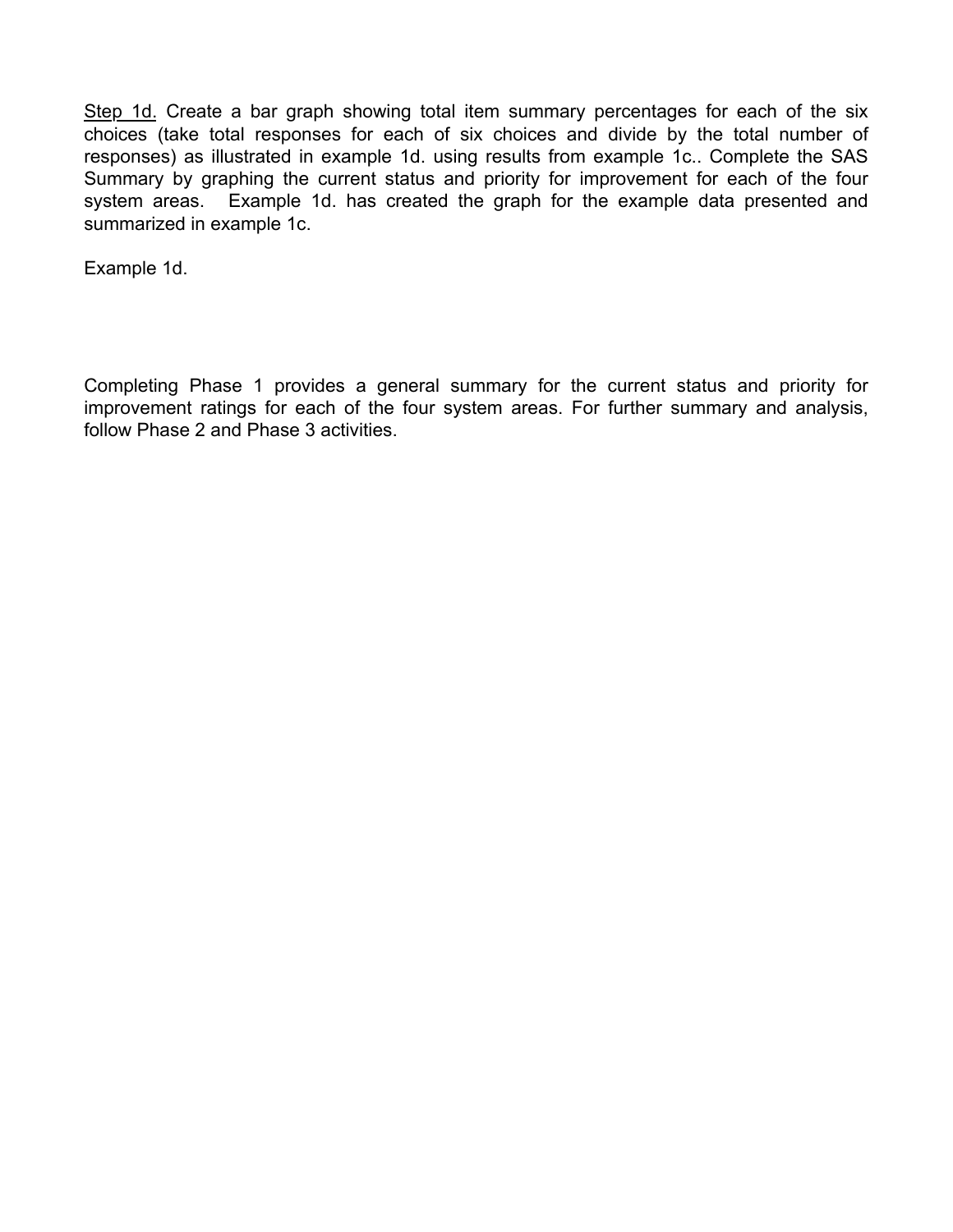### **Phase 2: Analyze and Prioritize the Results**

The objective of this phase is for teams to narrow the focus of Action Plan activities. Teams also may want to include other data or information (e.g., office discipline referrals, behavior incident reports, attendance) to refine their decisions. Use the SAS Summary to guide and document your analysis. In general, the following guidelines should be considered:

- Step 1. Using the SAS Summary Graph results, rate the overall perspective of PBIS implementation by circling High, Med., or Low for each of the four system areas.
- Step 2. Using the SAS Tally pages, list the three major strengths in each of the four system areas.
- Step 3. Using the SAS Tally pages, list the three major areas in need of development.
- Step 4. For each system, circle one priority area for focusing development activities.
- Step 5. Circle or define the activities for this/next year's focus to support the area selected for development
- Step 6. Specify system(s) to sustain (S) & develop (D).

## **Phase 3: Use the SAS Summary Information to Develop the PBIS Annual Action Plan**

The objective of this phase to develop an action plan for meeting the school improvement goal in the area of school safety. Multiple data sources will be integrated when developing the action plan. The SAS Summary page summarizes the SAS information and will be a useful tool when developing the PBIS Annual Action Plan. The PBIS Annual Action Plan process can be obtained by contacting the first author of this document.

## **(PBIS) Self Assessment Survey Assessing and Planning Behavior Support in Schools**

| Name of school                |                  | Date                |
|-------------------------------|------------------|---------------------|
| <b>District</b>               |                  | <b>State</b>        |
| Person Completing the Survey: |                  |                     |
| Adminictrator                 | Snacial Educator | Parant/Family mamha |

Administrator **National Special Educator** Parent/Family member General Educator **Counselor** Counselor School Psychologist Educational/Teacher Assistant Community member Other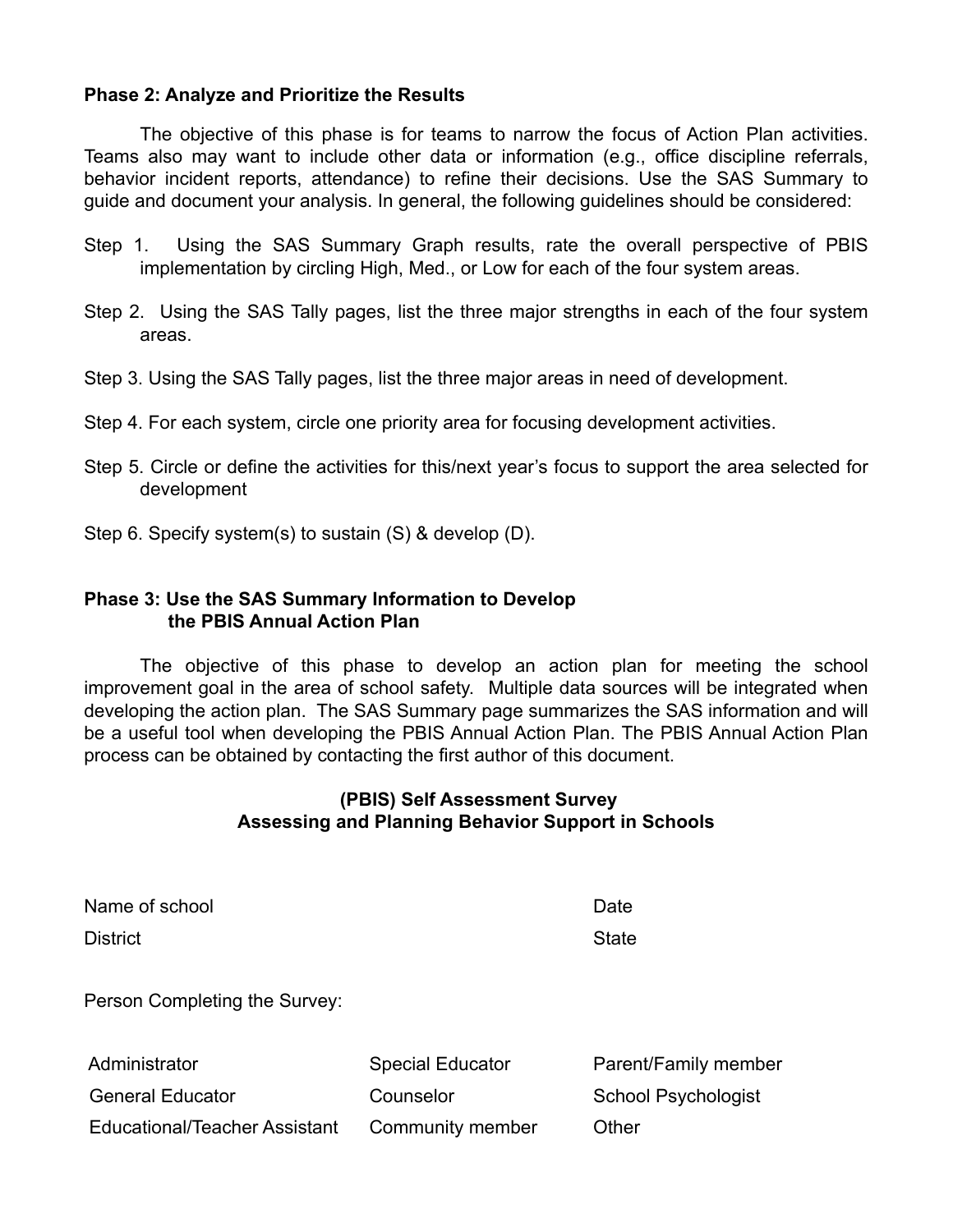Complete the survey independently.

Schedule 20-30 minutes to complete the survey.

Base your rating on your individual experiences in the school. If you do not work in classrooms, answer questions that are applicable to you.

To assess behavior support, first evaluate the status of each system feature (i.e. *in place, partially in place, not in place*) (left hand side of survey). Next, examine each feature:

- a. "What is the current status of this feature (i.e. *in place, partially in place, not in place*)?"
- b. For those features rated as partially in place or not in place, "What is the priority for improvement for this feature (i.e., *high, medium, low*)?"

Return your completed survey to by the by the by the by the by the by the by the by the by the by the by the by the by the by the by the by the by the by the by the by the by the by the by the by the by the by the by the b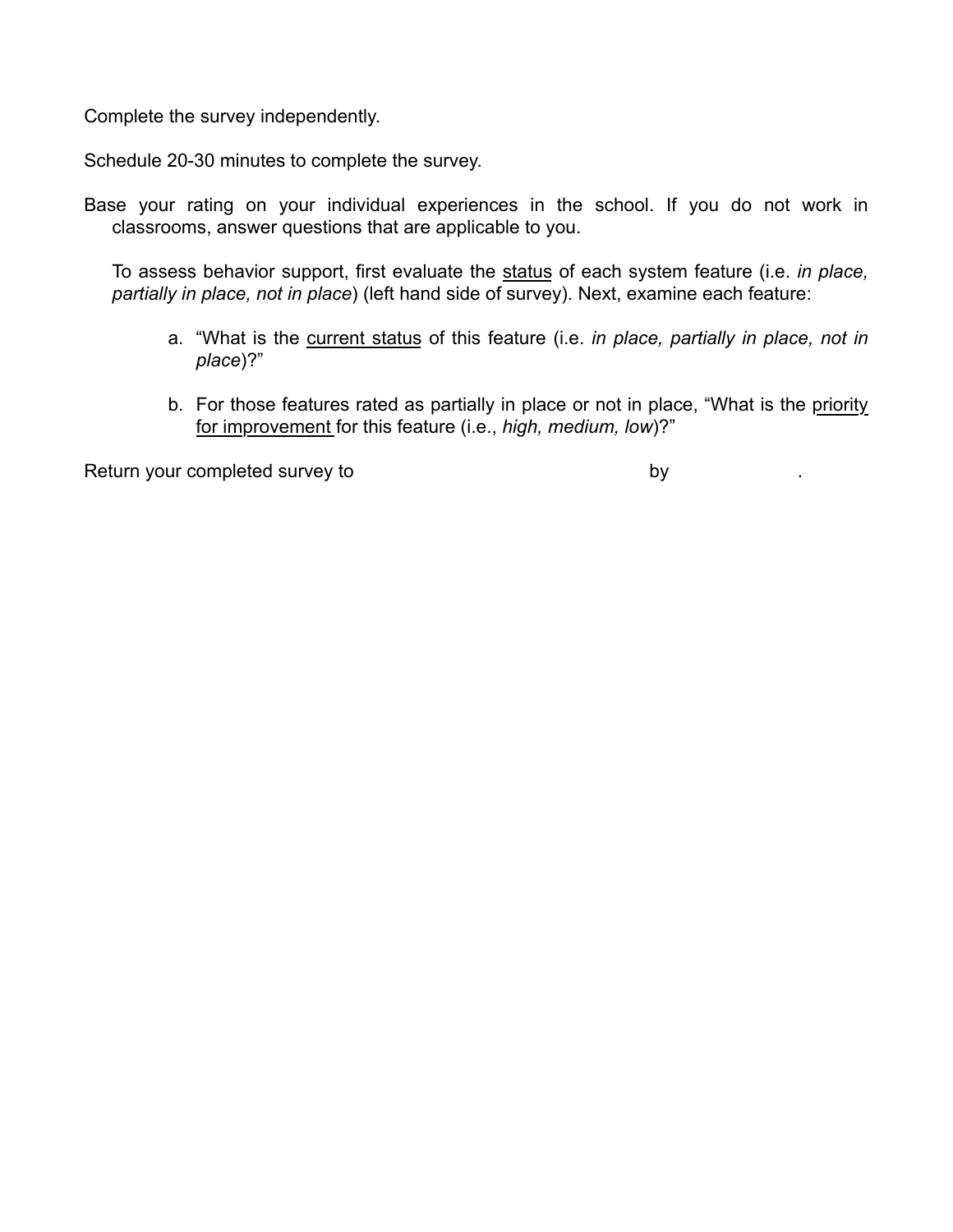# **SCHOOL-WIDE SYSTEMS**

| <b>Current Status</b> |                     |                 | Feature                                                                                                                                           |      |     | Priority for Improvement |  |
|-----------------------|---------------------|-----------------|---------------------------------------------------------------------------------------------------------------------------------------------------|------|-----|--------------------------|--|
| In Place              | Partial in<br>Place | Not in<br>Place | School-wide is defined as involving all<br>students, all staff, & all settings.                                                                   | High | Med | Low                      |  |
|                       |                     |                 | 1. A small number (e.g. 3-5) of positively &<br>clearly stated student expectations or rules are<br>defined.                                      |      |     |                          |  |
|                       |                     |                 | 2. Expected student behaviors are taught<br>directly.                                                                                             |      |     |                          |  |
|                       |                     |                 | 3. Expected student behaviors are rewarded<br>regularly.                                                                                          |      |     |                          |  |
|                       |                     |                 | 4. Problem behaviors (failure to meet expected<br>student behaviors) are defined clearly.                                                         |      |     |                          |  |
|                       |                     |                 | 5. Consequences for problem behaviors are<br>defined clearly.                                                                                     |      |     |                          |  |
|                       |                     |                 | 6. Distinctions between office v. classroom<br>managed problem behaviors are clear.                                                               |      |     |                          |  |
|                       |                     |                 | 7. Options exist to allow classroom instruction<br>to continue when problem behavior occurs.                                                      |      |     |                          |  |
|                       |                     |                 | 8. Procedures are in place to address<br>emergency/dangerous situations.                                                                          |      |     |                          |  |
|                       |                     |                 | 9. A team exists for behavior support planning<br>& problem solving.                                                                              |      |     |                          |  |
|                       |                     |                 | 10. School administrator is an active<br>participant on the behavior support team.                                                                |      |     |                          |  |
|                       |                     |                 | 11. Data on problem behavior patterns are<br>collected and summarized within an on-going<br>system.                                               |      |     |                          |  |
|                       |                     |                 | 12. Patterns of student problem behavior are<br>reported to teams and faculty for active<br>decision-making on a regular basis (e.g.<br>monthly). |      |     |                          |  |
|                       |                     |                 | 13. School has formal strategies for informing<br>families about expected student behaviors at<br>school.                                         |      |     |                          |  |
|                       |                     |                 | 14. Booster training activities for students are<br>developed, modified, & conducted based on<br>school data.                                     |      |     |                          |  |
|                       |                     |                 | 15. School-wide behavior support team has a<br>budget for (a) teaching students, (b) on-going<br>rewards, and (c) annual staff planning.          |      |     |                          |  |
|                       |                     |                 | 16. All staff are involved directly and/or<br>indirectly in school-wide interventions.                                                            |      |     |                          |  |
|                       |                     |                 | 17. The school team has access to on-going<br>training and support from district personnel.                                                       |      |     |                          |  |
|                       |                     |                 | 18. The school is required by the district to<br>report on the social climate, discipline level or<br>student behavior at least annually.         |      |     |                          |  |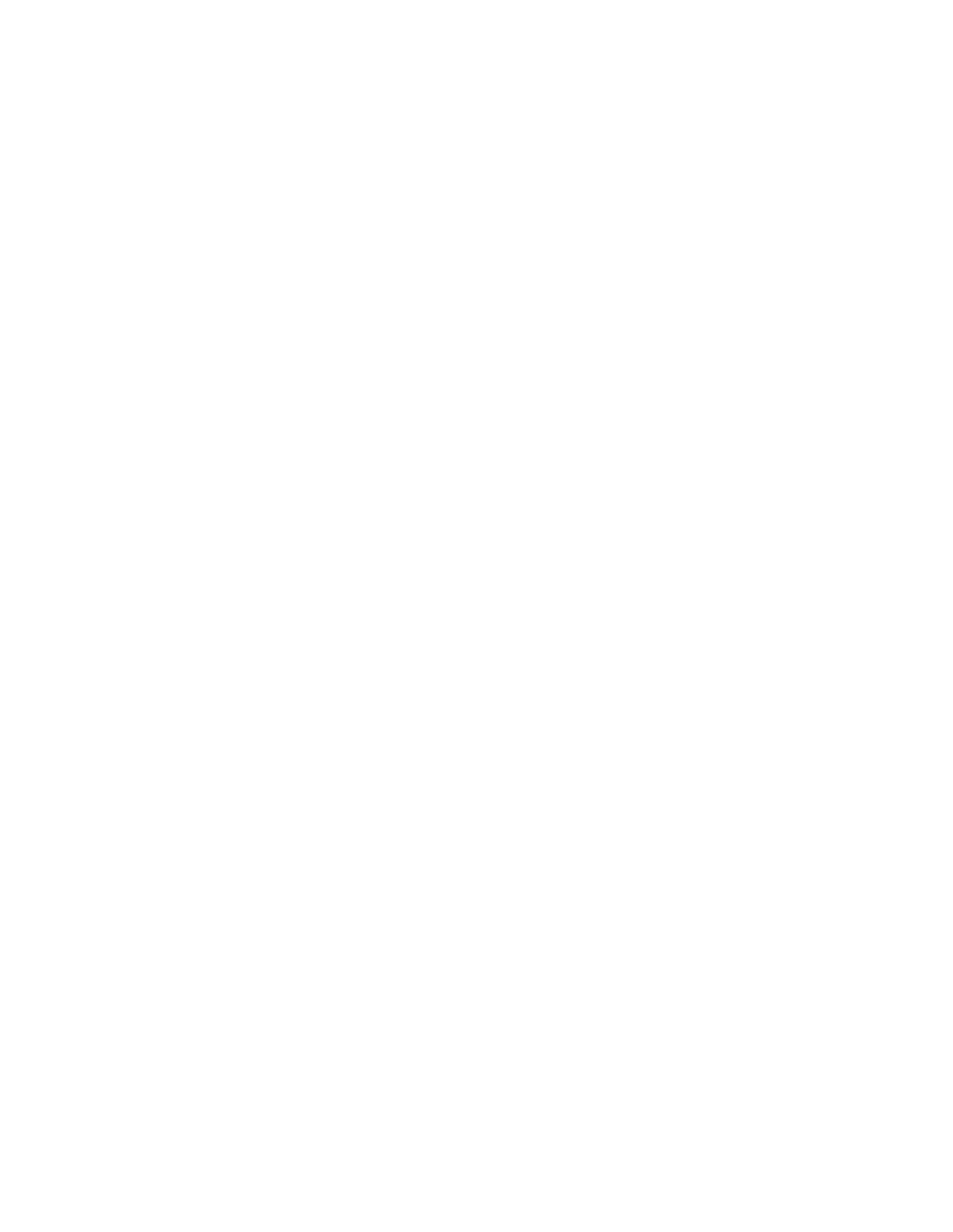| <b>NONCLASSROOM SETTING SYSTEMS</b> |  |  |
|-------------------------------------|--|--|
|-------------------------------------|--|--|

|              | <b>Current Status</b>  |                 | Feature                                                                                                                                                                                | Priority for Improvement |     |     |  |
|--------------|------------------------|-----------------|----------------------------------------------------------------------------------------------------------------------------------------------------------------------------------------|--------------------------|-----|-----|--|
| In.<br>Place | Partial<br>in<br>Place | Not in<br>Place | Non-classroom settings are defined as<br>particular times or places where supervision is<br>emphasized (e.g., hallways, cafeteria,<br>playground, bus).                                | High                     | Med | Low |  |
|              |                        |                 | 1. School-wide expected student behaviors<br>apply to non-classroom settings.                                                                                                          |                          |     |     |  |
|              |                        |                 | 2. School-wide expected student behaviors are<br>taught in non-classroom settings.                                                                                                     |                          |     |     |  |
|              |                        |                 | 3. Supervisors actively supervise (move, scan,<br>& interact) students in non-classroom settings.                                                                                      |                          |     |     |  |
|              |                        |                 | 4. Rewards exist for meeting expected student<br>behaviors in non-classroom settings.                                                                                                  |                          |     |     |  |
|              |                        |                 | 5. Physical/architectural features are modified to<br>limit (a) unsupervised settings, (b) unclear traffic<br>patterns, and (c) inappropriate access to & exit<br>from school grounds. |                          |     |     |  |
|              |                        |                 | 6. Scheduling of student movement ensures<br>appropriate numbers of students in non-<br>classroom spaces.                                                                              |                          |     |     |  |
|              |                        |                 | 7. Staff receives regular opportunities for<br>developing and improving active supervision<br>skills.                                                                                  |                          |     |     |  |
|              |                        |                 | 8. Status of student behavior and management<br>practices are evaluated quarterly from data.                                                                                           |                          |     |     |  |
|              |                        |                 | 9. All staff are involved directly or indirectly in<br>management of non-classroom settings.                                                                                           |                          |     |     |  |

Name of School \_\_\_\_\_\_\_\_\_\_\_\_\_\_\_\_\_\_\_\_\_\_\_\_\_\_\_\_\_\_\_\_\_\_\_\_\_\_\_\_\_\_\_\_ Date \_\_\_\_\_\_\_\_\_\_\_\_\_\_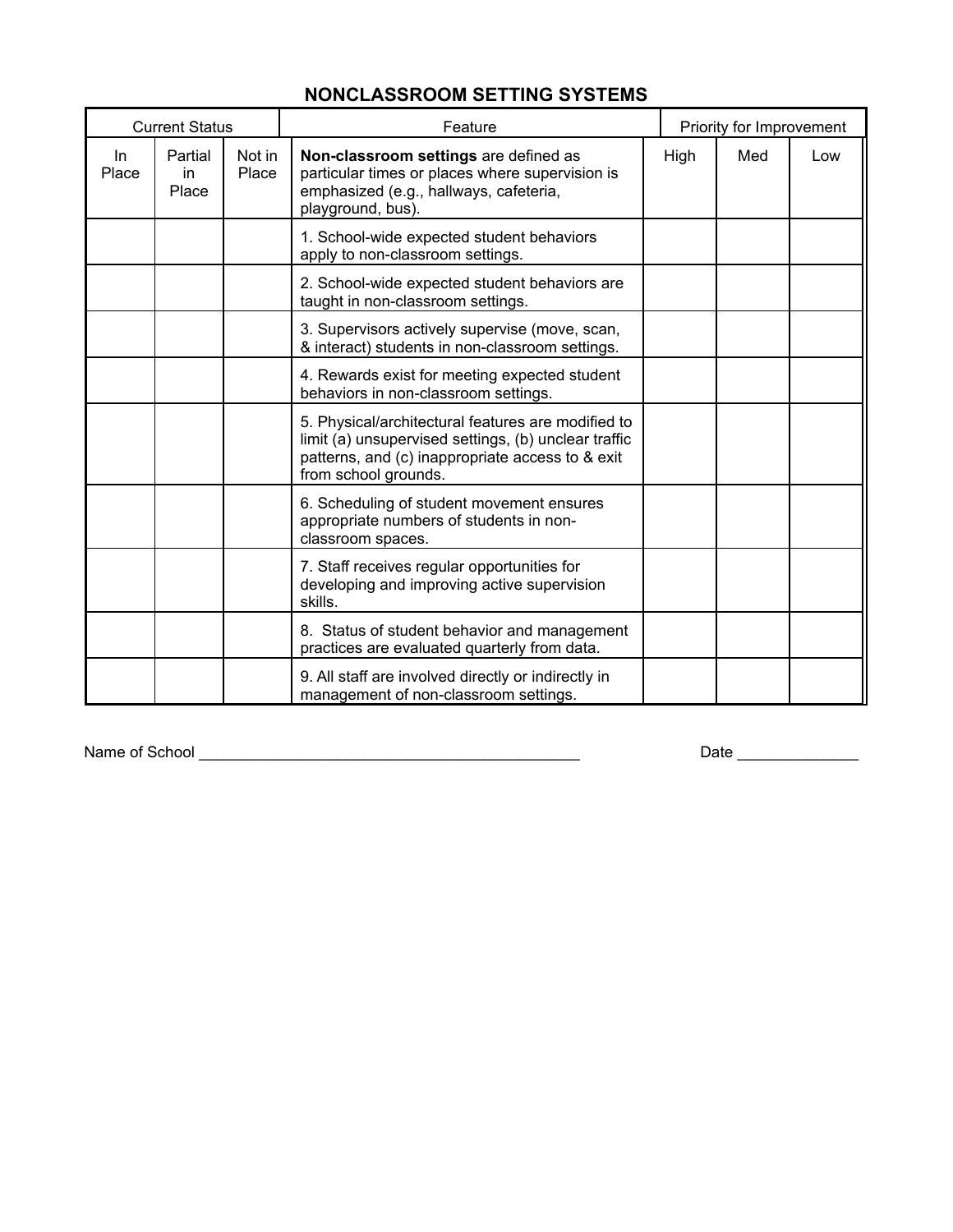# **CLASSROOM SYSTEMS**

| <b>Current Status</b> |                        |                 | Feature                                                                                                                          |             | Priority for Improvement |     |
|-----------------------|------------------------|-----------------|----------------------------------------------------------------------------------------------------------------------------------|-------------|--------------------------|-----|
| In<br>Place           | Partial<br>in<br>Place | Not in<br>Place | Classroom settings are defined as<br>instructional settings in which teacher(s)<br>supervise & teach groups of students.         | High<br>Med |                          | Low |
|                       |                        |                 | 1. Expected student behavior & routines in<br>classrooms are stated positively & defined<br>clearly.                             |             |                          |     |
|                       |                        |                 | 2. Problem behaviors are defined clearly.                                                                                        |             |                          |     |
|                       |                        |                 | 3. Expected student behavior & routines in<br>classrooms are taught directly.                                                    |             |                          |     |
|                       |                        |                 | 4. Expected student behaviors are<br>acknowledged regularly (positively reinforced)<br>(>4 positives to 1 negative).             |             |                          |     |
|                       |                        |                 | 5. Problem behaviors receive consistent<br>consequences.                                                                         |             |                          |     |
|                       |                        |                 | 6. Procedures for expected & problem behaviors<br>are consistent with school-wide procedures.                                    |             |                          |     |
|                       |                        |                 | 7. Classroom-based options exist to allow<br>classroom instruction to continue when problem<br>behavior occurs.                  |             |                          |     |
|                       |                        |                 | 8. Instruction & curriculum materials are<br>matched to student ability (math, reading,<br>language).                            |             |                          |     |
|                       |                        |                 | 9. Students experience high rates of academic<br>success (> 75% correct).                                                        |             |                          |     |
|                       |                        |                 | 10. Teachers have regular opportunities for<br>access to assistance & recommendations<br>(observation, instruction, & coaching). |             |                          |     |
|                       |                        |                 | 11. Transitions between instructional & non-<br>instructional activities are efficient & orderly.                                |             |                          |     |

Name of School \_\_\_\_\_\_\_\_\_\_\_\_\_\_\_\_\_\_\_\_\_\_\_\_\_\_\_\_\_\_\_\_\_\_\_\_\_\_\_\_\_\_\_\_ Date \_\_\_\_\_\_\_\_\_\_\_\_\_\_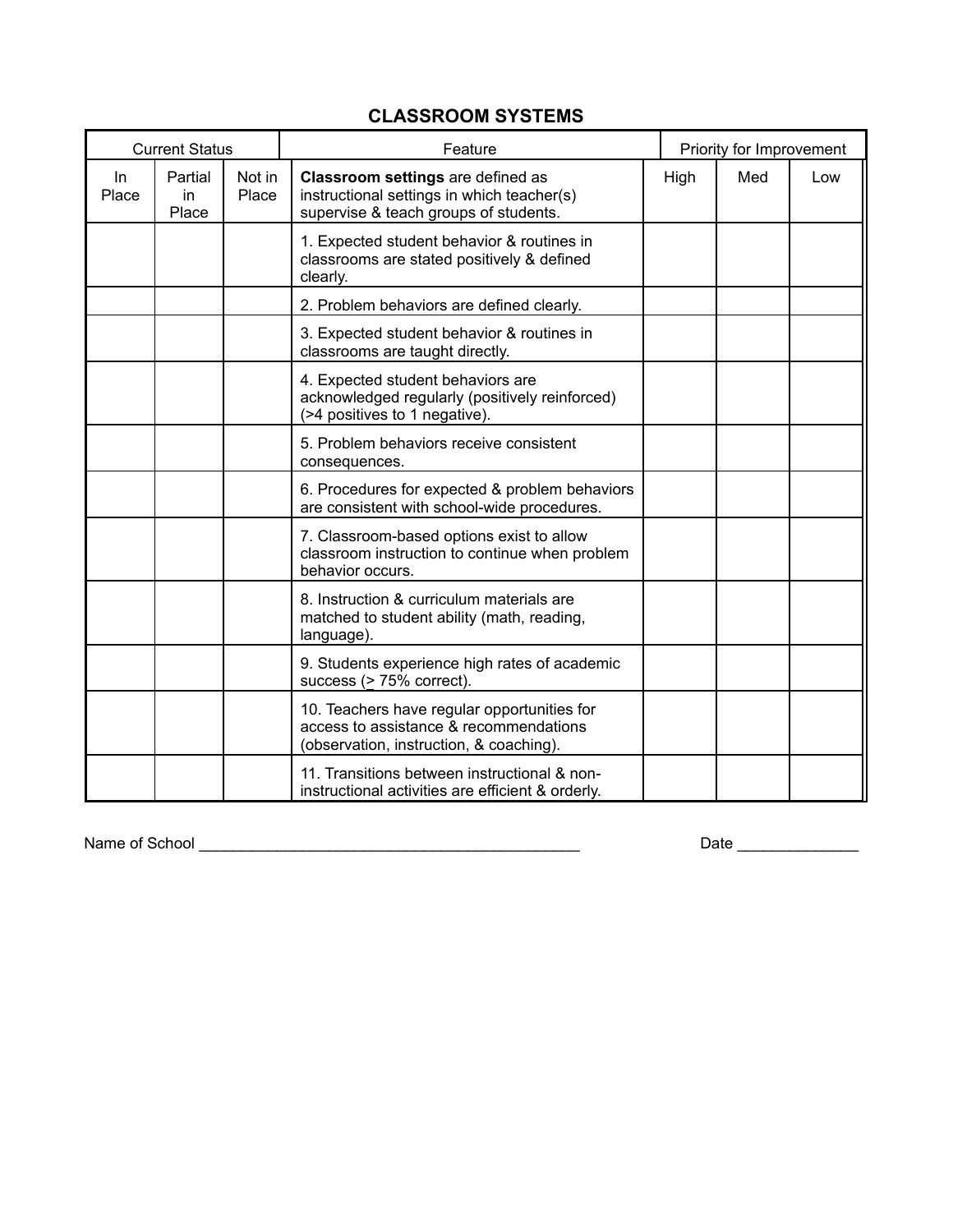# **INDIVIDUAL STUDENT SYSTEMS**

| <b>Current Status</b> |                         |                 | Feature                                                                                                                                         |      | Priority for Improvement |     |
|-----------------------|-------------------------|-----------------|-------------------------------------------------------------------------------------------------------------------------------------------------|------|--------------------------|-----|
| In.<br>Place          | Partial<br>in.<br>Place | Not in<br>Place | Individual student systems are defined as<br>specific supports for students who engage in<br>chronic problem behaviors (1%-7% of<br>enrollment) | High | Med                      | Low |
|                       |                         |                 | 1. Assessments are conducted regularly to<br>identify students with chronic problem<br>behaviors.                                               |      |                          |     |
|                       |                         |                 | 2. A simple process exists for teachers to<br>request assistance.                                                                               |      |                          |     |
|                       |                         |                 | 3. A behavior support team responds promptly<br>(within 2 working days) to students who present<br>chronic problem behaviors.                   |      |                          |     |
|                       |                         |                 | 4. Behavioral support team includes an<br>individual skilled at conducting functional<br>behavioral assessment.                                 |      |                          |     |
|                       |                         |                 | 5. Local resources are used to conduct<br>functional assessment-based behavior support<br>planning (~10 hrs/week/student).                      |      |                          |     |
|                       |                         |                 | 6. Significant family &/or community members<br>are involved when appropriate & possible.                                                       |      |                          |     |
|                       |                         |                 | 7. School includes formal opportunities for<br>families to receive training on behavioral<br>support/positive parenting strategies.             |      |                          |     |
|                       |                         |                 | 8. Behavior is monitored & feedback provided<br>regularly to the behavior support team &<br>relevant staff.                                     |      |                          |     |

Name of School \_\_\_\_\_\_\_\_\_\_\_\_\_\_\_\_\_\_\_\_\_\_\_\_\_\_\_\_\_\_\_\_\_\_\_\_\_\_\_\_\_\_\_\_ Date

| $\overline{1}$ |                | <b>SAS Summary Graph</b> | puw |  |
|----------------|----------------|--------------------------|-----|--|
|                | School: ______ | Date: ______             |     |  |
|                |                | <b>Current Status</b>    |     |  |
| 100            |                |                          |     |  |
| 90             |                |                          |     |  |
| 80             |                |                          |     |  |
| 70             |                |                          |     |  |
| 60             |                |                          |     |  |
| 50             |                |                          |     |  |
| 40             |                |                          |     |  |
| 30             |                |                          |     |  |
| 20             |                |                          |     |  |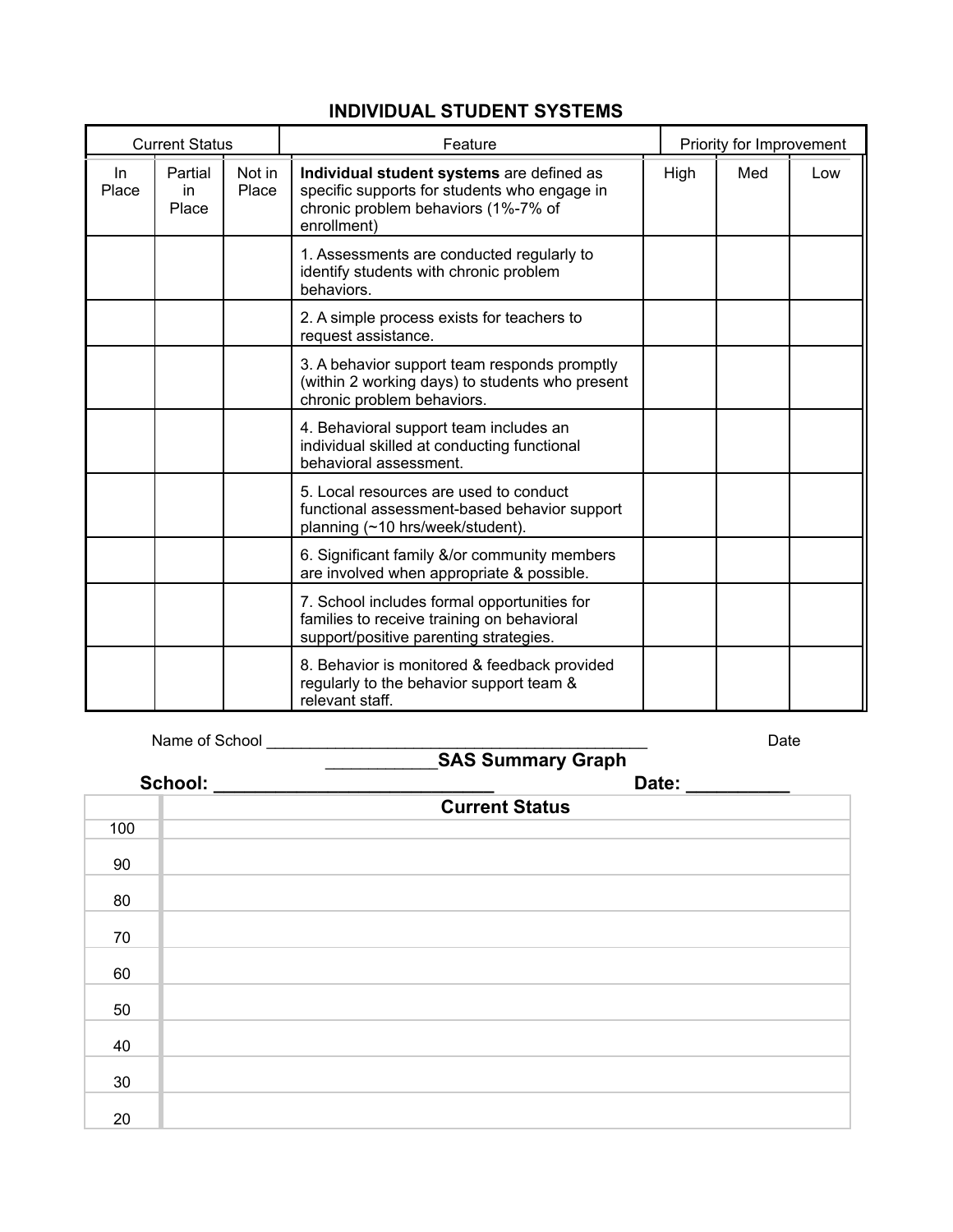| 10                                                                                                                                                                                   |                                                                                                                                                                                                       |  |                                 |  |  |  |  |  |  |  |
|--------------------------------------------------------------------------------------------------------------------------------------------------------------------------------------|-------------------------------------------------------------------------------------------------------------------------------------------------------------------------------------------------------|--|---------------------------------|--|--|--|--|--|--|--|
| $\mathbf 0$                                                                                                                                                                          |                                                                                                                                                                                                       |  |                                 |  |  |  |  |  |  |  |
|                                                                                                                                                                                      | In place partial not<br>In place partial not<br>partial<br>In place partial not<br>In place<br>not<br>Non-classroom Systems<br>Classroom Systems<br>Individual Student Systems<br>School wide Systems |  |                                 |  |  |  |  |  |  |  |
|                                                                                                                                                                                      |                                                                                                                                                                                                       |  | <b>Priority for Improvement</b> |  |  |  |  |  |  |  |
| 100                                                                                                                                                                                  |                                                                                                                                                                                                       |  |                                 |  |  |  |  |  |  |  |
| 90                                                                                                                                                                                   |                                                                                                                                                                                                       |  |                                 |  |  |  |  |  |  |  |
| 80                                                                                                                                                                                   |                                                                                                                                                                                                       |  |                                 |  |  |  |  |  |  |  |
| 70                                                                                                                                                                                   |                                                                                                                                                                                                       |  |                                 |  |  |  |  |  |  |  |
| 60                                                                                                                                                                                   |                                                                                                                                                                                                       |  |                                 |  |  |  |  |  |  |  |
| 50                                                                                                                                                                                   |                                                                                                                                                                                                       |  |                                 |  |  |  |  |  |  |  |
| 40                                                                                                                                                                                   |                                                                                                                                                                                                       |  |                                 |  |  |  |  |  |  |  |
| 30                                                                                                                                                                                   |                                                                                                                                                                                                       |  |                                 |  |  |  |  |  |  |  |
| 20                                                                                                                                                                                   |                                                                                                                                                                                                       |  |                                 |  |  |  |  |  |  |  |
| 10                                                                                                                                                                                   |                                                                                                                                                                                                       |  |                                 |  |  |  |  |  |  |  |
| $\mathbf 0$                                                                                                                                                                          |                                                                                                                                                                                                       |  |                                 |  |  |  |  |  |  |  |
| High Med<br>Med<br>High<br>Med<br>High<br>Low<br>High<br>Med<br>Low<br>Low<br>Low<br>School wide Systems<br>Non-classroom Systems<br>Classroom Systems<br>Individual Student Systems |                                                                                                                                                                                                       |  |                                 |  |  |  |  |  |  |  |
| <b>SAS Summary</b>                                                                                                                                                                   |                                                                                                                                                                                                       |  |                                 |  |  |  |  |  |  |  |

School:

Date: \_\_\_\_\_\_\_\_\_\_\_\_\_\_\_\_\_

# **Use the SAS Tally page and the SAS Summary Graph to develop an accurate summary &**

| determine initial focus area priorities |  |  |
|-----------------------------------------|--|--|
|                                         |  |  |

| For each system<br>area, follow the<br>steps as outlined<br>below                                                                         | <b>Overall Perception</b> |                    |                    |                           |  |  |
|-------------------------------------------------------------------------------------------------------------------------------------------|---------------------------|--------------------|--------------------|---------------------------|--|--|
|                                                                                                                                           | School-wide               | Non-classroom      | <b>Classroom</b>   | <b>Individual Student</b> |  |  |
| 1. Use SAS<br><b>Summary Graph</b><br>to rate overall<br>perspective of<br><b>PBIS</b><br>implementation<br>& circle High,<br>Med. or Low | High<br>Med<br>Low        | High<br>Med<br>Low | High<br>Med<br>Low | High<br>Med<br>Low        |  |  |
| 2. Using SAS<br>Tally Pages, list<br>three major<br>strengths                                                                             | a.<br>b.<br>C.            | a.<br>b.<br>C.     | a.<br>b.<br>C.     | a.<br>b.<br>C.            |  |  |